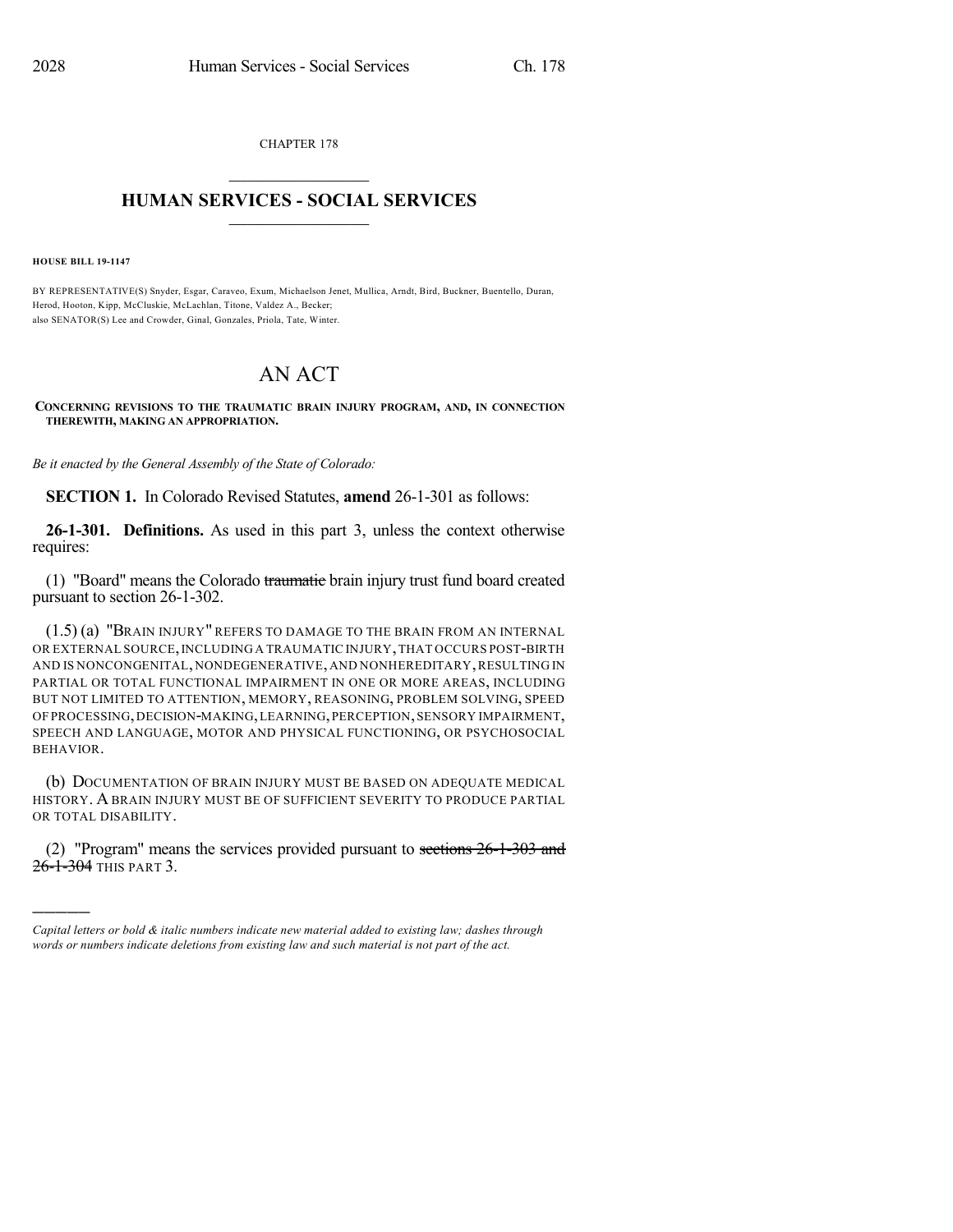(3) "Traumatic brain injury" means injury to the brain caused by physical trauma resulting from but not limited to incidents involving motor vehicles, sporting events, falls, blast injuries, and physical assaults. Documentation of traumatic brain injury shall be based on adequate medical history, neurological examination, including mental status testing or neuropsychological evaluation. Where appropriate, neuroimaging may be used to support the diagnosis. A traumatic brain injury shall be of sufficient severity to produce partial or total disability as a result of impaired cognitive ability and physical function.

(4) "Trust fund" means the Colorado traumatic brain injury trust fund created in section 26-1-309.

**SECTION 2.** In Colorado Revised Statutes, 26-1-302, **amend** (1), (2)(b), (2)(c), (2)(d), (4), (8)(b), and (8)(d); and **add** (8.5) and (2)(c.5) as follows:

**26-1-302. Colorado brain injury trust fund board - creation - powers and duties.** (1) There is hereby created the Colorado traumatic brain injury trust fund board within the state department of human services. The board shall exercise its powers and duties as if transferred by a **type 2** transfer.

(2) The board shall be composed of:

(b) The president of a state brain injury association OR ALLIANCE or the president's designee, who shall be appointed by the executive director of the state department of human services;

(c) The executive director of the department of public health and environment or the executive director's designee; and

(c.5) AT LEAST TWO PERSONS WHO HAVE EXPERIENCED A BRAIN INJURY AND AT LEAST ONE FAMILY MEMBER OF A PERSON WITH A BRAIN INJURY, WHICH MEMBERS THE GOVERNOR SHALL APPOINT WITH THE CONSENT OF THE SENATE; AND

(d) No more than ten SEVEN additional persons with an interest and expertise in the area of traumatic brain injury whom the governor shall appoint with the consent of the senate. AT A MINIMUM, OF THE ADDITIONAL SEVEN BOARD MEMBERS, AT LEAST TWO MEMBERS MUST HAVE SPECIFIC PERSONAL OR PROFESSIONAL EXPERIENCE WITH TRAUMATIC BRAIN INJURY. The additional board members may include but need not be limited to any combination of the following professions or associations EXPERIENCED with traumatic brain injury:

(I) Physicians with experience and strong interest in the provision of care to persons with traumatic brain injuries, including but not limited to neurologists, neuropsychiatrists, physiatrists, or other medical doctors who have direct experience working with persons with traumatic brain injuries;

(II) Social workers, nurses, neuropsychologists, or clinical psychologists who have experience working with persons with traumatic brain injuries;

(III) Rehabilitation specialists, such as speech pathologists, vocational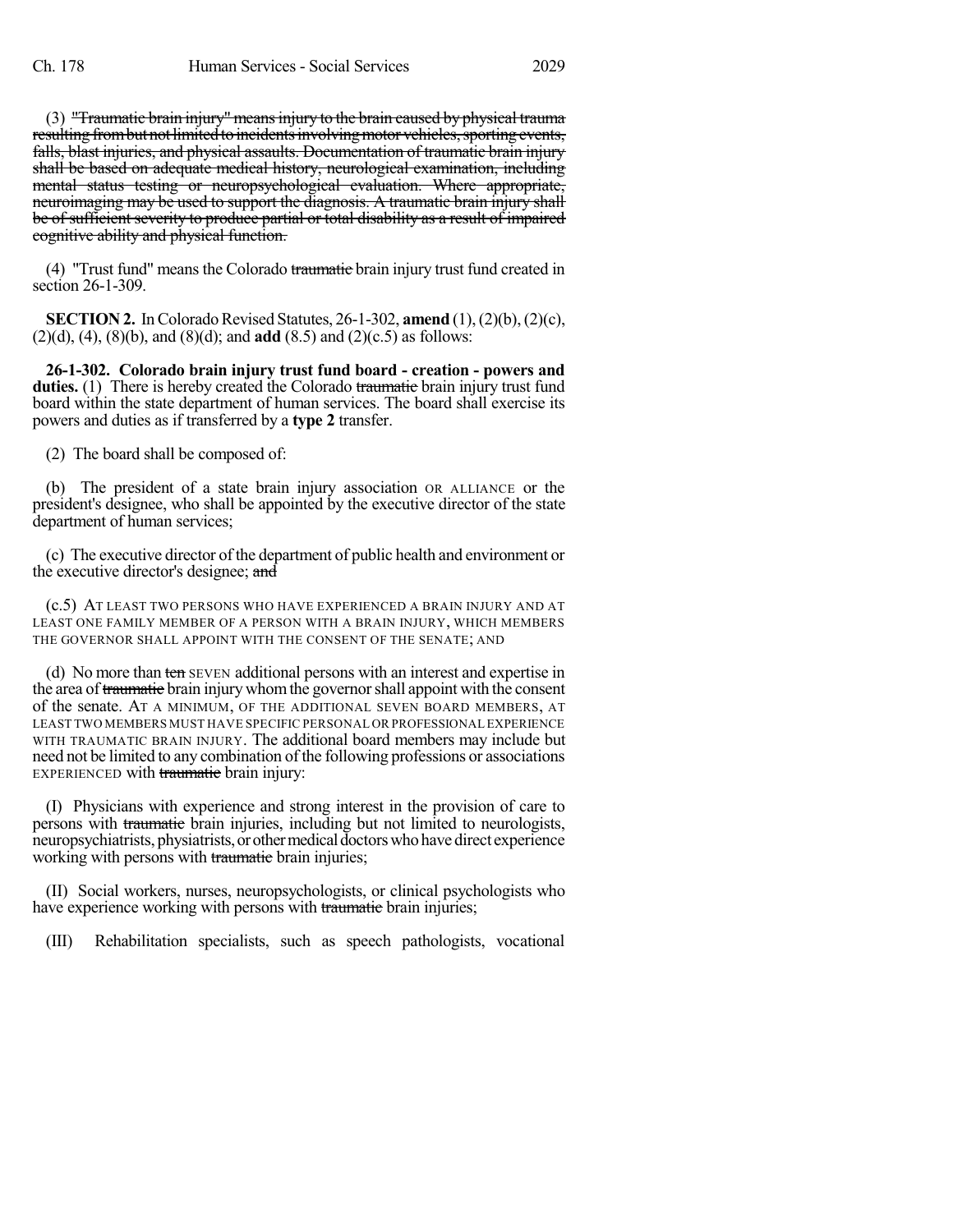rehabilitation counselors, occupational therapists, or physical therapists, who have experience working with persons with traumatic brain injuries;

(IV) Clinical research scientists who have experience evaluating persons with traumatic brain injuries;

(V) Civilian or military persons with traumatic brain injuries or family members of such persons with traumatic brain injuries;

(VI) Persons whose expertise involves work with children with traumatic brain injuries; or

(VII) Persons who have experience and specific interest in the needs of and services for persons with traumatic brain injuries.

(4) Initial appointments to the board shall be made no later than March 1, 2003. The terms of appointed board members shall be three years. except that the terms of the appointed members who are initially appointed shall be staggered by the governor to end as follows:

(a) Four members on June 30, 2004;

(b) Three members on June 30, 2005; and

(c) Three members on June 30, 2006.

(8) (b) The board may contract with entities to provide all or part of the services described in this part 3 for persons with traumatic brain injuries.

(d) The board shall use trust fund moneys MONEY collected pursuant to sections 30-15-402 (3), 42-4-1307 (10)(c), and 42-4-1701 (4)(e)  $C.R.\hat{S}$ , to provide direct services to persons with traumatic brain injuries, AND support research and support education grants to increase awareness and understanding of issues and needs related to traumatic brain injury.

(8.5) THE BOARD MAY MONITOR, AND, IF NECESSARY, IMPLEMENT CRITERIA TO ENSURE THAT THERE ARE NO ABUSES IN EXPENDITURES,INCLUDING BUT NOT LIMITED TO REASONABLE AND EQUITABLE PROVIDER'S FEES AND SERVICES.

**SECTION 3.** In Colorado Revised Statutes, **repeal** 26-1-303.

**SECTION 4.** In Colorado Revised Statutes, 26-1-304, **amend** (1) and (2); **repeal** (3) and (4); and **repeal and reenact, with amendments,** (5) as follows:

**26-1-304. Services for persons with brain injuries - limitations - covered services.** (1) The board shall determine the percentage of moneys MONEY credited to the trust fund to be spent annually on direct services SERVICE COORDINATION AND SKILLS TRAINING for persons with traumatic brain injuries; however, no less than fifty-five percent of the moneys MONEY annually credited to the trust fund pursuant to sections 30-15-402 (3), 42-4-1307 (10)(c), and 42-4-1701 (4)(e) C.R.S., shall MUST be used to provide direct services SERVICE COORDINATION AND SKILLS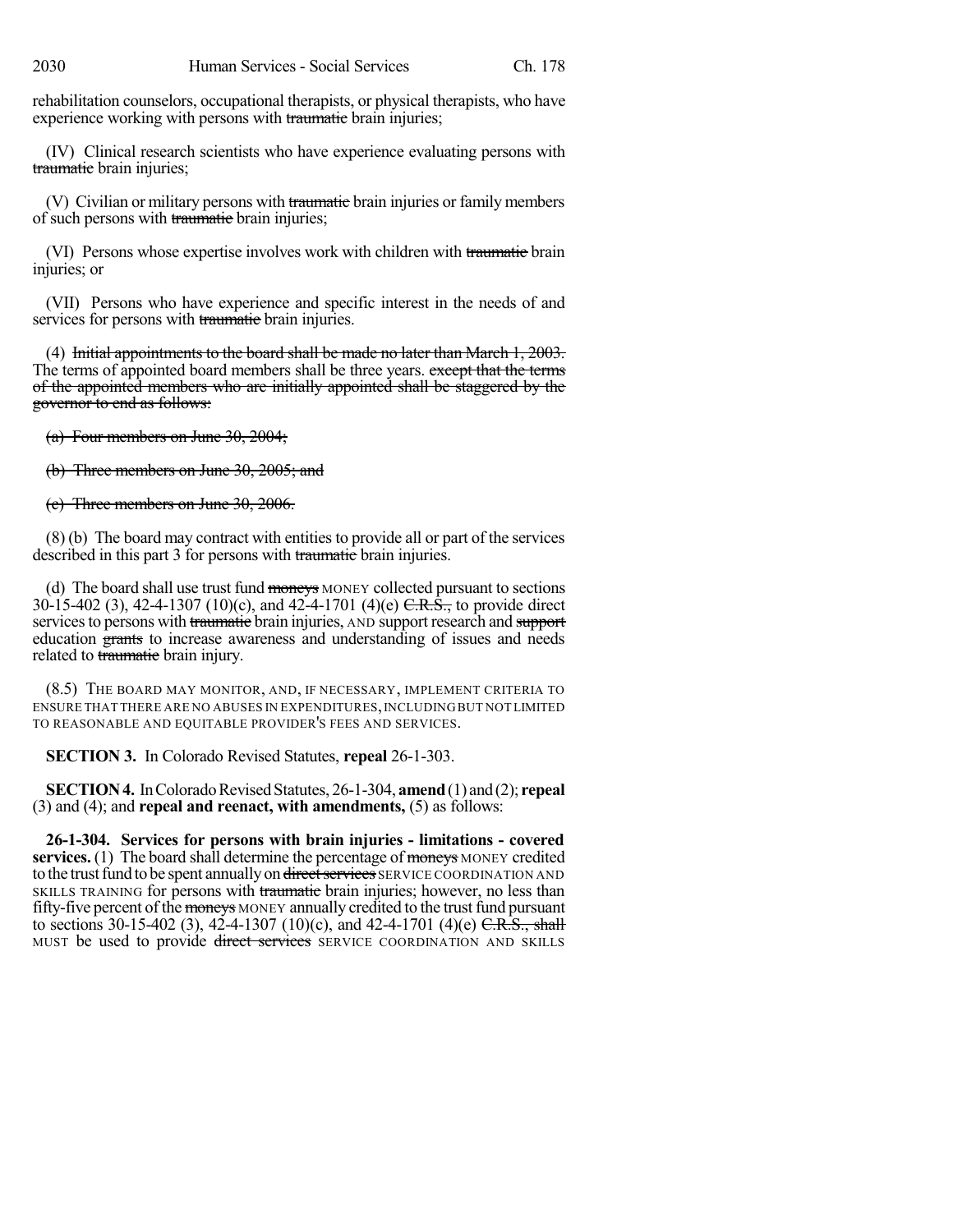TRAINING to persons with traumatic brain injuries.

(2) To be eligible for assistance from the trust fund, an individual shall have exhausted all other health or rehabilitation benefit funding sources that cover the services provided by the trust fund. An individual shall not be IS NOT required to exhaust all private funds in order to be eligible for the program. Individuals who have continuing health insurance benefits, including but not limited to medical assistance pursuant to articles 4, 5, and 6 of title  $25.5$ ,  $C.R.S.,$  may access the trust fund for services that are necessary but that are not covered by a health benefit plan, as defined in section 10-16-102 (32),  $C.R.S.,$  or any other funding source.

 $(3)$  (a) All individuals receiving assistance from the trust fund shall receive case management services from the designated entity pursuant to section 26-1-303 or the department.

(b) The case management agency, in coordination with the eligible individual, the individual's family or guardian, and the individual's physician, shall include in each case plan a process by which the eligible individual may receive necessary care, which may include respite care, if the eligible individual's service provider is unavailable due to an emergency situation or unforeseen circumstances. The eligible individual and the individual's family or guardian shall be duly informed by the case management agency of these alternative care provisions at the time the case plan is initiated.

(4) The board may monitor, and, if necessary, implement criteria to ensure that there are no abuses in expenditures, including, but not limited to, reasonable and equitable provider's fees and services.

(5) ALL INDIVIDUALS RECEIVING ASSISTANCE FROM THE TRUST FUND SHALL RECEIVE SERVICE COORDINATION AND SKILLS TRAINING. IN ADDITION TO SERVICE COORDINATION AND SKILLS TRAINING, THE BOARD SHALL DETERMINE ANY ADDITIONAL SERVICES COVERED BY THE TRUST FUND. THE BOARD MAY PRIORITIZE THE SERVICES COVERED BY THE TRUST FUND AND ELIGIBILITY FOR THE SERVICES WHILE ENSURING FIDELITY TO THE PROGRAM'S ORIGINAL INTENT TO SERVE INDIVIDUALS WITH TRAUMATIC BRAIN INJURIES. COVERED SERVICES DO NOT INCLUDE INSTITUTIONALIZATION, HOSPITALIZATION, OR MEDICATION.

**SECTION 5.** In Colorado Revised Statutes, **amend** 26-1-305 as follows:

**26-1-305. Education about brain injury.** The board shall determine the percentage of moneys MONEY credited to the trust fund to be spent annually on education related to traumatic INCREASING THE UNDERSTANDING OF brain injuries; however, no less than five percent of the moneys annually credited to the trust fund pursuant to sections 30-15-402 (3), 42-4-1307 (10)(e), and 42-4-1701 (4)(e), C.R.S., shall be used to provide education related to increasing the understanding of traumatic brain injury.

**SECTION 6.** In Colorado Revised Statutes, 26-1-306, **amend** (1) as follows:

**26-1-306. Research related to treatment of brain injuries - grants.** (1) The board shall determine the percentage of moneys MONEY credited to the trust fund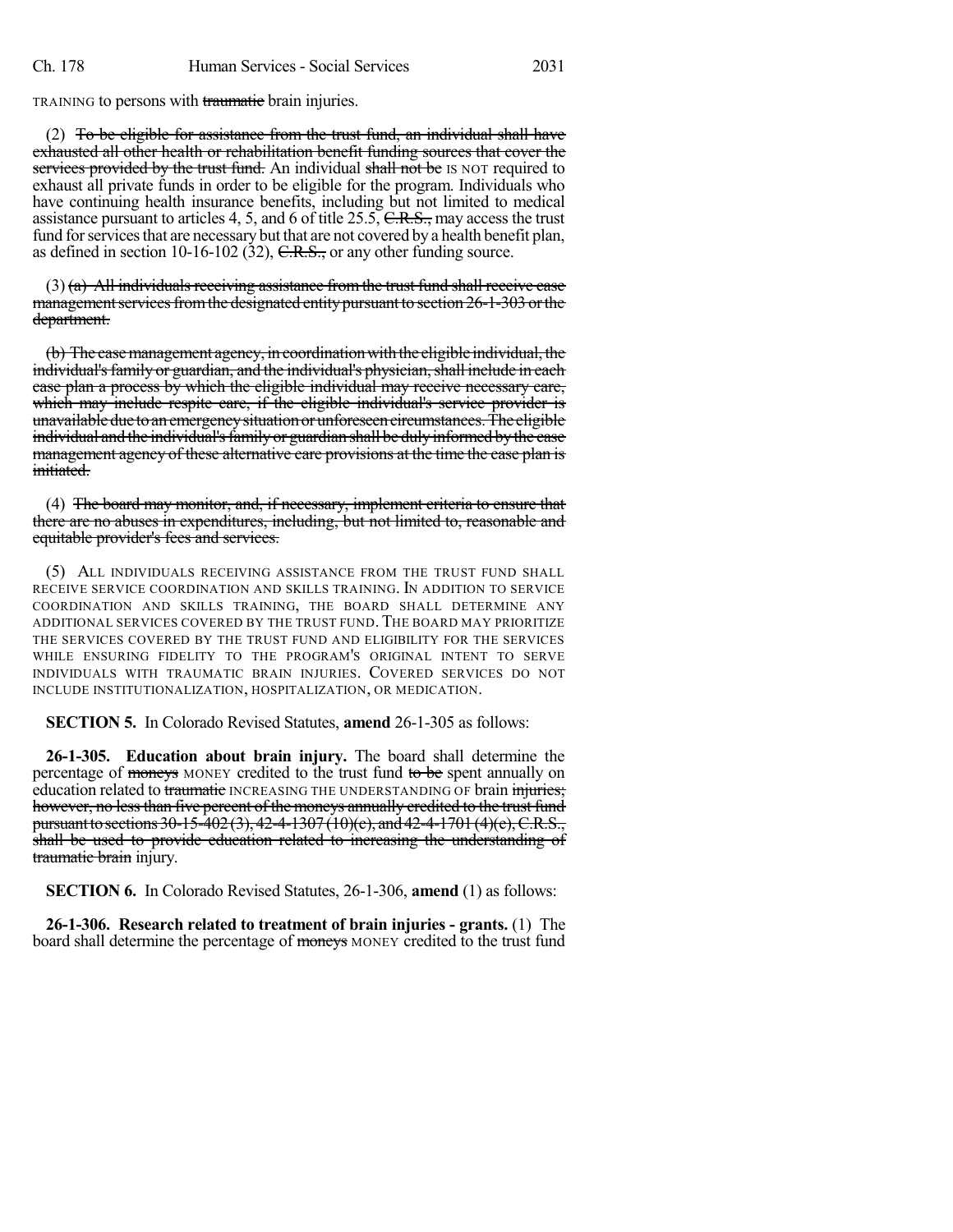to be spent annually on TO SUPPORT research related to traumatic THE TREATMENT AND UNDERSTANDING OF brain injuries. however, no less than twenty-five percent of the moneys annually credited to the trust fund pursuant to sections  $30-15-402(3)$ , 42-4-1307 (10)(e), and 42-4-1701 (4)(e), C.R.S., shall be used to support research related to the treatment and understanding of traumatic brain injuries THE BOARD SHALL PRIORITIZE RESEARCH RELATED TO TRAUMATIC BRAIN INJURIES.

**SECTION 7.** In Colorado Revised Statutes, **amend** 26-1-307 as follows:

**26-1-307. Administrative costs.** The administrative expenses of the board and the state department shall be ARE paid from moneys MONEY in the trust fund. The joint budget committee shall annually appropriate moneys from the trust fund to pay for the administrative expenses of the program.

**SECTION 8.** In Colorado Revised Statutes, **repeal** 26-1-308.

**SECTION 9.** In Colorado Revised Statutes, 26-1-309, **amend** (1), (2), and (3) as follows:

**26-1-309. Trust fund.** (1) There is hereby created in the state treasury the Colorado traumatic brain injury trust fund. The trust fund shall consist CONSISTS of any **moneys** MONEY collected from surcharges assessed pursuant to sections 30-15-402 (3), 42-4-1307 (10)(c), and 42-4-1701 (4)(e); C.R.S. The moneys in the trust fund shall be subject to annual appropriation by the general assembly GIFTS, GRANTS, OR DONATIONS; AND ANY OTHER MONEY THAT THE GENERAL ASSEMBLY MAY APPROPRIATE OR TRANSFER TO THE TRUST FUND. SUBJECT TO ANNUAL APPROPRIATION BY THE GENERAL ASSEMBLY, THE BOARD MAY EXPEND MONEY IN THE TRUST FUND forthe direct and indirect costs associatedwith the implementation of this part 3.

(2) THE BOARD MAY SEEK, ACCEPT, AND EXPEND gifts, grants, OR donations,  $\sigma$ any other moneys that may be made available may be accepted by the trust fund or the board FROM PRIVATE OR PUBLIC SOURCES for purposes of the trust fund THIS PART 3. THE BOARD SHALL TRANSMIT ALL MONEY RECEIVED THROUGH GIFTS, GRANTS, OR DONATIONS TO THE STATE TREASURER, WHO SHALL CREDIT THE MONEY TO THE TRUST FUND.

(3) The trust fund shall be IS a continuing trust fund. All interest earned upon moneys MONEY in the trust fund and deposited or invested may be invested in the types of investments authorized in sections 24-36-109, 24-36-112, and 24-36-113. C.R.S. THE STATE TREASURER SHALL CREDIT ALL INTEREST AND INCOME DERIVED FROM THE DEPOSIT AND INVESTMENT OF MONEY IN THE TRUST FUND TO THE TRUST FUND.

**SECTION 10.** In Colorado Revised Statutes, **amend** 26-1-310 as follows:

**26-1-310. Reports to the general assembly.** Notwithstanding section 24-1-136 (11)(a)(I), on September 1, 2009, and each September 1 thereafter, the board shall provide a report to the joint budget committee and the PUBLIC health CARE and human services committees COMMITTEE of the house of representatives and THE HEALTH AND HUMAN SERVICES COMMITTEE OF the senate, or any successor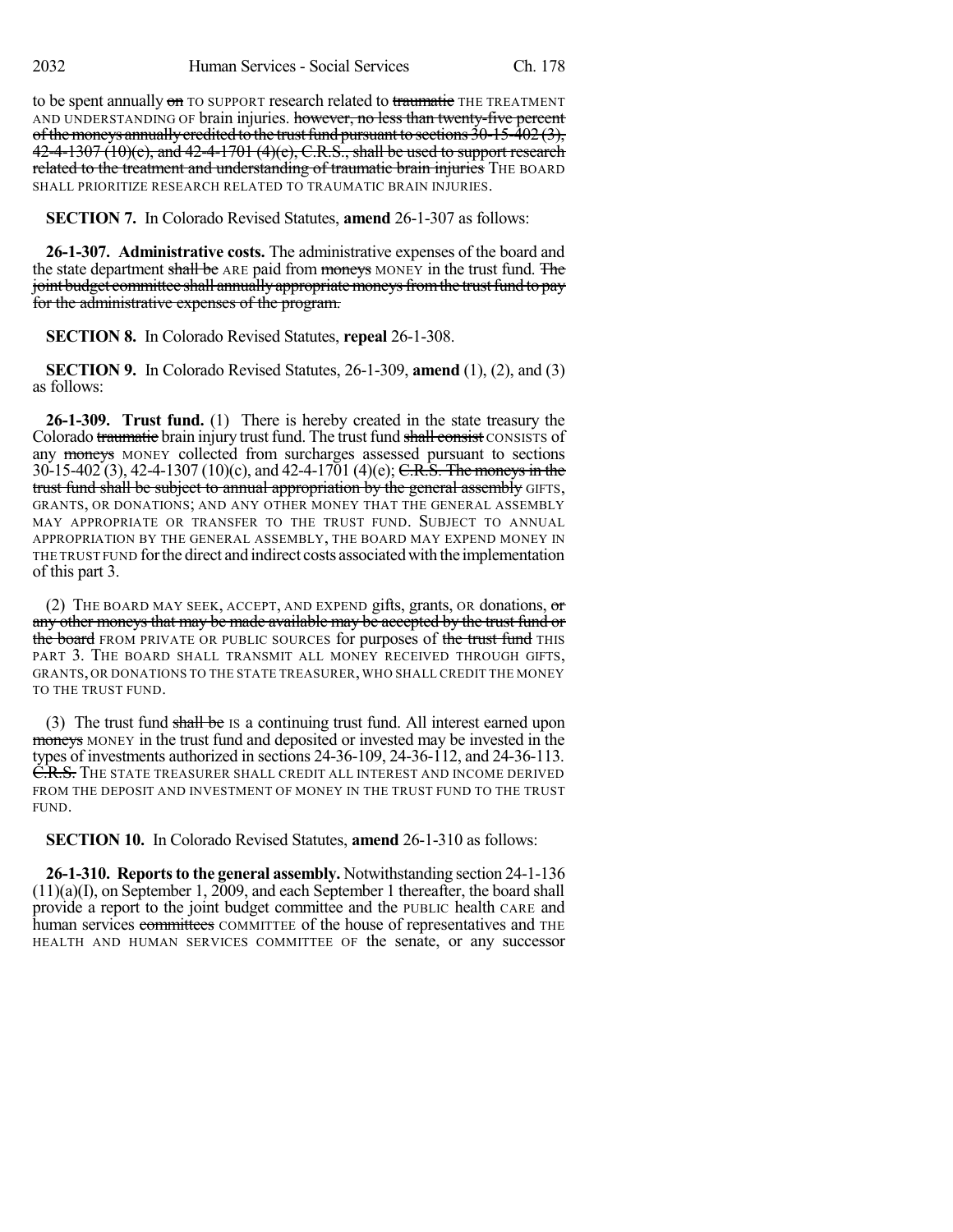committees, on the operations of the trust fund, the moneys MONEY expended, the number of individuals with traumatic brain injuries offered services, the research grants awarded and the progress on such grants, and the educational information provided pursuant to this article ARTICLE 1.

**SECTION 11.** In Colorado Revised Statutes, 13-80-103.6, **amend** (2)(a)(I) as follows:

**13-80-103.6. General limitation of actions - domestic violence - six years definition.** (2) (a) For the purpose of this section, "person under disability" means any person who:

(I) Has a behavioral or mental health disorder; an intellectual and developmental disability as defined in section  $25.5$ -10-202 (26); or a traumatic brain injury as defined in section  $26-1-301$  (3) SECTION 26-1-301 (1.5); and

**SECTION 12.** In Colorado Revised Statutes, 24-1-120, **amend** (9) as follows:

**24-1-120. Department of human services - creation.** (9) The powers, duties, and functions of the Colorado traumatic brain injury trust fund board, created in section 26-1-302, C.R.S., are transferred by a **type 2** transfer to the department of human services.

**SECTION 13.** In Colorado Revised Statutes, 30-15-402, **amend** (3) as follows:

**30-15-402. Violations - penalty - surcharges - victim and witness assistance - brain injury trust fund.** (3) In addition to the penalties prescribed in subsection (1) of this section, persons convicted of operating a vehicle in excess of the speed limit in violation of an ordinance adopted pursuant to section 30-15-401 (1)(h) are subject to a surcharge of fifteen TWENTY dollars that shall be paid to the clerk of the court by the defendant. Each clerk shall transmit the moneys MONEY to the state treasurer, who shall credit the same to the Colorado traumatic brain injury trust fund created pursuant to section 26-1-309. C.R.S.

**SECTION 14.** In Colorado Revised Statutes, 42-4-110, **amend** (2) as follows:

**42-4-110. Provisionsuniformthroughoutstate.**(2) Themunicipal courts have jurisdiction over violations of traffic regulations enacted or adopted by municipalities. However, the provisions of sections 42-4-1701, 42-4-1705, and 42-4-1707 shall not be applicable to municipalities. except for the provisions of section  $42 - 4 - 1701$   $(4)(e)$   $(\overline{11})$ .

**SECTION 15.** In Colorado Revised Statutes, 42-4-1307, **amend** (10)(c) as follows:

**42-4-1307. Penalties for traffic offenses involving alcohol and drugs legislative declaration - definitions - repeal.** (10) **Additional costs and surcharges.** In addition to the penalties prescribed in this section:

(c) Persons convicted of DUI, DUI per se, DWAI, and UDD are subject to a surcharge of twenty TWENTY-FIVE dollars to be transmitted to the state treasurer,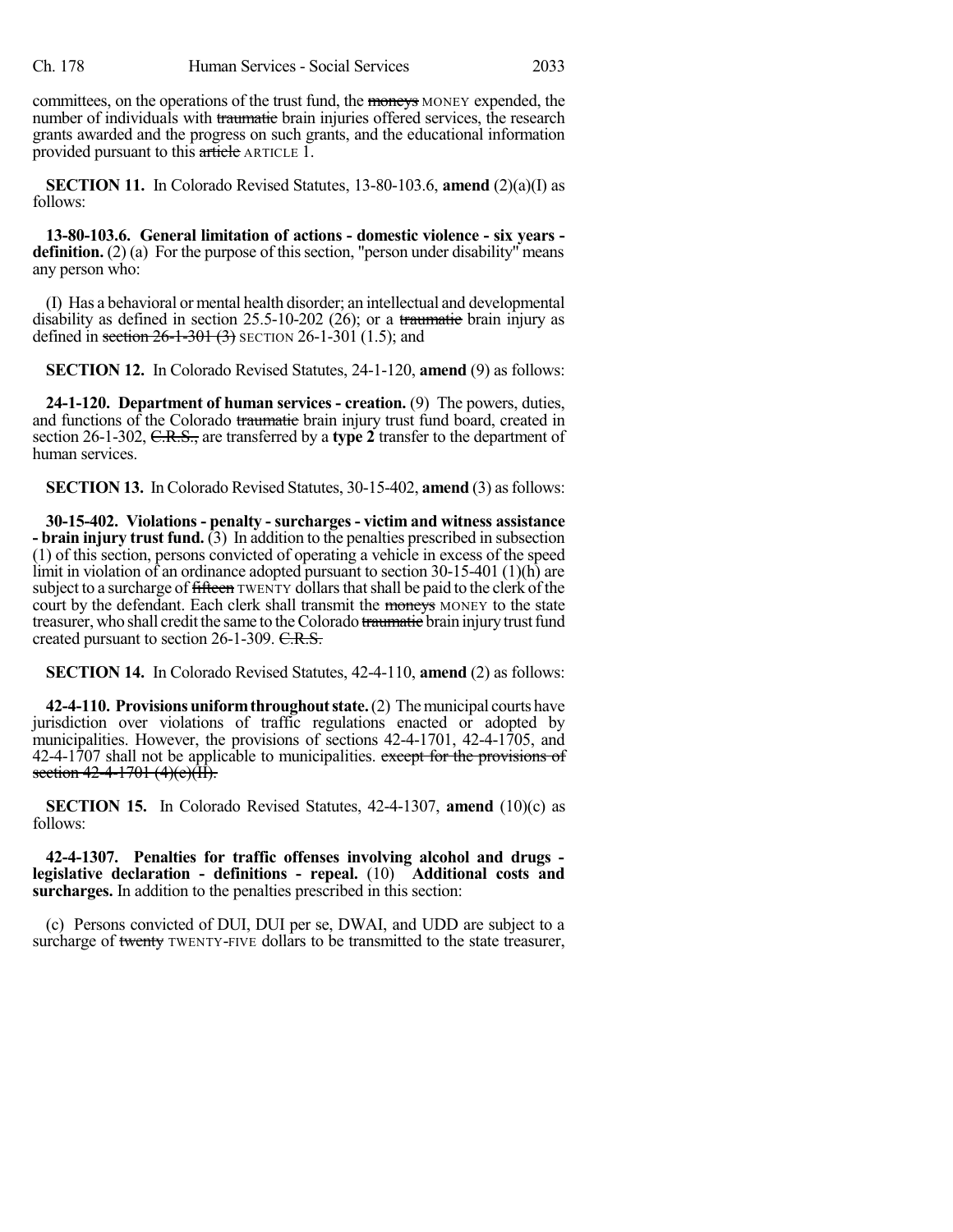who shall deposit moneys MONEY collected for the surcharge in the Colorado traumatic brain injury trust fund created pursuant to section  $26$ -1-309; C.R.S.;

**SECTION 16.** In Colorado Revised Statutes, 42-4-1701, **amend** (4)(e) as follows:

**42-4-1701. Trafficoffensesandinfractions classified-penalties-penaltyand surcharge schedule - repeal.** (4)(e)(I) An additional fifteen TWENTY dollars shall be assessed for speeding violations under sub-subparagraph  $(L)$  of subparagraph  $(I)$ of paragraph (a) of this subsection (4) PURSUANT TO SUBSECTION  $(\tilde{4})(a)(\tilde{I})(\tilde{L})$  OF THIS SECTION in addition to the penalties and surcharge stated in said sub-subparagraph  $(L)$ . Moneys SUBSECTION  $(4)(a)(I)(L)$  OF THIS SECTION. MONEY collected pursuant to this paragraph  $(e)$  shall SUBSECTION  $(4)(e)$  MUST be transmitted to the state treasurer, who shall deposit such moneys MONEY in the Colorado traumatic brain injury trust fund created pursuant to section  $26$ -1-309 C.R.S., within fourteen days after the end of each quarter, to be used for the purposes set forth in part 3 of article 1 of title 26.

(II) If the surcharge is collected by a county,  $\sigma r$  municipal court, the surcharge shall be seventeen TWENTY-TWO dollars of which two dollars shall be retained by the county or municipality and the remaining fifteen TWENTY dollars shall MUST be transmitted to the state treasurer and credited to the Colorado traumatic brain injury trust fund created pursuant to section 26-1-309 C.R.S., within fourteen days after the end of each quarter, to be used for the purposes set forth in part 3 of article 1 of title 26.

(III) An additional fifteen TWENTY dollars shall be IS assessed for a violation of a traffic regulation under sub-subparagraph  $(C)$  of subparagraph  $(I)$  of paragraph  $(a)$ of this subsection (4) PURSUANT TO SUBSECTION  $(4)(a)(I)(C)$  OF THIS SECTION for a violation of section  $42-4-109$  (13)(b), in addition to the penalties stated in said sub-subparagraph  $(\text{C})$  SUBSECTION  $(4)(a)(I)(C)$  OF THIS SECTION. An additional **fifteen** TWENTY dollars shall MUST be assessed for a motorcycle violation under sub-subparagraph  $\Theta$ ) of subparagraph  $\Theta$  of paragraph  $\Theta$  of this subsection  $\Theta$ PURSUANT TO SUBSECTION  $(4)(a)(I)(O)$  OF THIS SECTION for a violation of section 42-4-1502 (4.5), in addition to the penalties stated in said sub-subparagraph  $(\Theta)$ . **Moneys** SUBSECTION  $(4)(a)(I)(O)$  OF THIS SECTION. MONEY collected pursuant to this subparagraph (III) shall SUBSECTION  $(4)(e)$ (III) MUST be transmitted to the state treasurer, who shall deposit the moneys MONEY in the Colorado traumatic brain injury trust fund created pursuant to section 26-1-309, C.R.S., to be used for the purposes set forth in part 3 of article 1 of title 26.

**SECTION 17. Appropriation.** (1) For the 2019-20 state fiscal year, \$450,000 is appropriated to the Colorado brain injury trust fund created in section 26-1-309 (1), C.R.S. This appropriation is from the general fund. The department of human services is responsible for the accounting related to this appropriation.

(2) For the 2019-20 state fiscal year, \$450,000 is appropriated to the department of human services. This appropriation isfromreappropriated fundsin theColorado brain injury trust fund under subsection (1) of this section. To implement this act, the department may use the appropriation for the Colorado brain injury program.